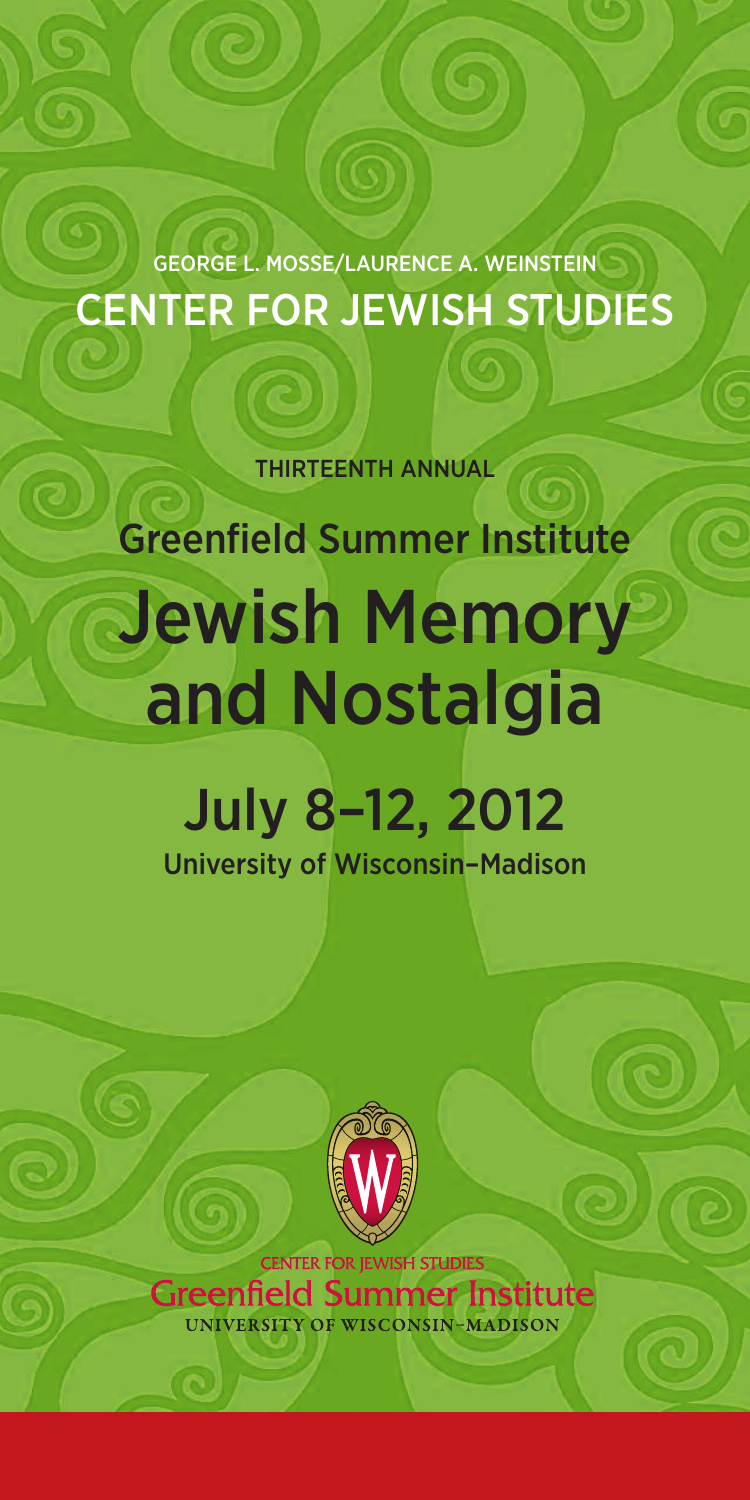The Mosse/Weinstein Center for Jewish Studies invites you to an unforgettable week of summer learning and fun.

Whether you're an alum who wants to relive your college days, a friend of Jewish Studies who wants to share the excitement of Jewish learning, or a member of the public interested in studying Jewish history and culture, you are invited to participate in the Thirteenth Annual Greenfield Summer Institute: **Jewish Memory and Nostalgia.**

Space is limited, so please register early. Registration deadline: June 8, 2012.

Online registration: **http://www.jewishstudies.wisc.edu/greenfield**



The Greenfield Summer Institute is sponsored by the George L. Mosse/Laurence A. Weinstein Center for Jewish Studies through the generosity of Larry and Roslyn Greenfield.

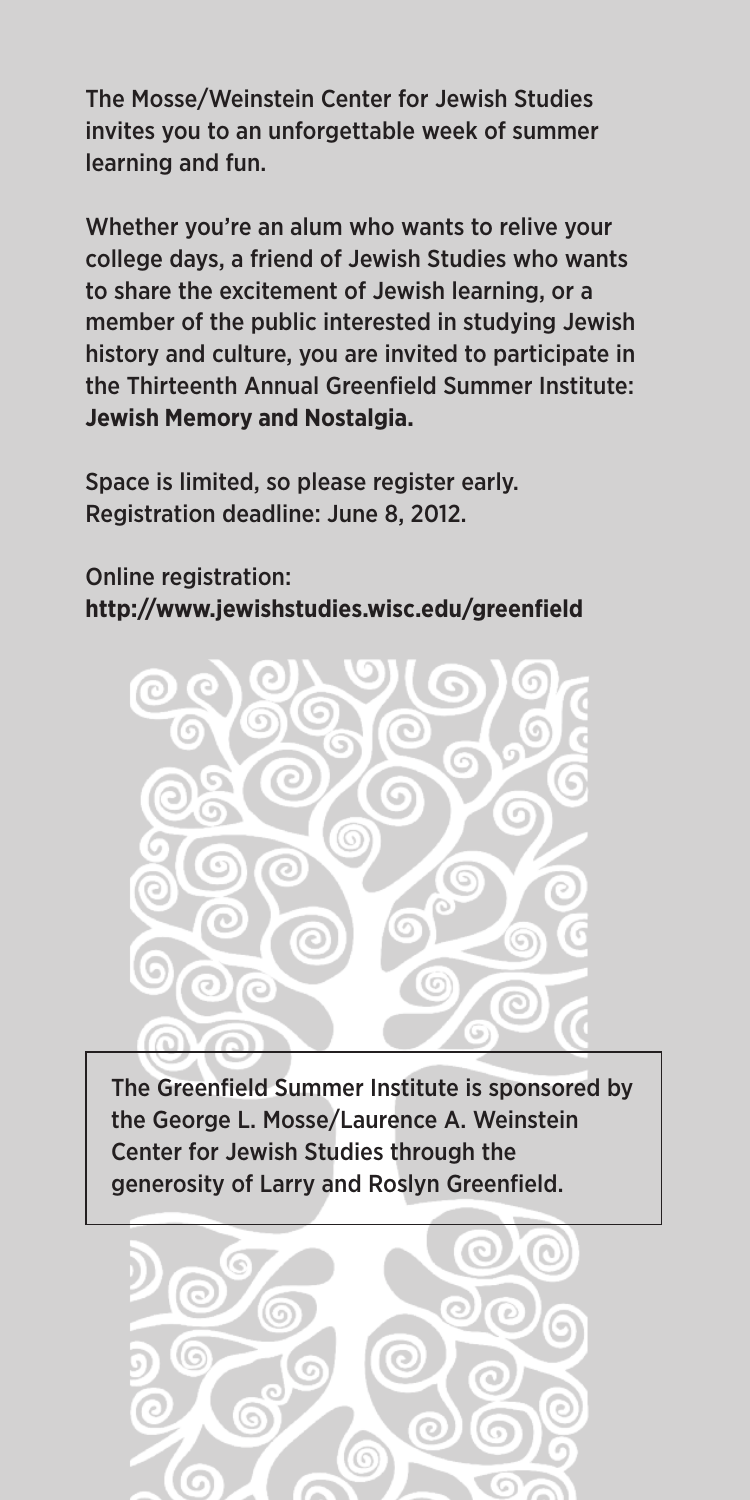#### **SUNDAY, JULY 8**

#### 5:00–6:00 p.m.

Check in and pick up information packets Fluno Center (601 University Avenue)

#### 6:00–8:00 p.m.

Opening Dinner Fluno Center

Welcome and opening remarks by Michael Bernard-Donals, director of the Mosse/Weinstein Center for Jewish Studies

\_\_\_\_\_\_\_\_\_\_\_\_\_\_\_\_\_\_\_\_\_\_\_\_\_\_\_\_\_\_\_\_\_\_\_\_\_\_\_\_\_\_\_\_\_\_

\_\_\_\_\_\_\_\_\_\_\_\_\_\_\_\_\_\_\_\_\_\_\_\_\_\_\_\_\_\_\_\_\_\_\_\_\_\_\_\_\_\_\_\_\_\_

#### **>>> All lectures will be held at Grainger Hall, 975 University Avenue, unless otherwise noted.**

\_\_\_\_\_\_\_\_\_\_\_\_\_\_\_\_\_\_\_\_\_\_\_\_\_\_\_\_\_\_\_\_\_\_\_\_\_\_\_\_\_\_\_\_\_\_

#### **MONDAY, JULY 9**

#### **Introduction to Memory/ Ancient Manifestations of Memory**

9:00 a.m. Memory and the Brain Bradley R. Postle University of Wisconsin–Madison

How does memory work? Why is it that there are some events from my youth that I can remember vividly, and others about which I have absolutely no recollection? And how "trustworthy" are those "old memories?" These and related questions will be considered.

\_\_\_\_\_\_\_\_\_\_\_\_\_\_\_\_\_\_\_\_\_\_\_\_\_\_\_\_\_\_\_\_\_\_\_\_\_\_\_\_\_\_\_\_\_\_

\_\_\_\_\_\_\_\_\_\_\_\_\_\_\_\_\_\_\_\_\_\_\_\_\_\_\_\_\_\_\_\_\_\_\_\_\_\_\_\_\_\_\_\_\_\_

#### 10:30 a.m. Break

10:45 a.m. Nostalgia and Hope: David in the Latter Prophets Ronald L. Troxel University of Wisconsin–Madison

Among the Latter Prophets, David is cited as Israel's highwater mark, as a template for hopes of a future ruler, and,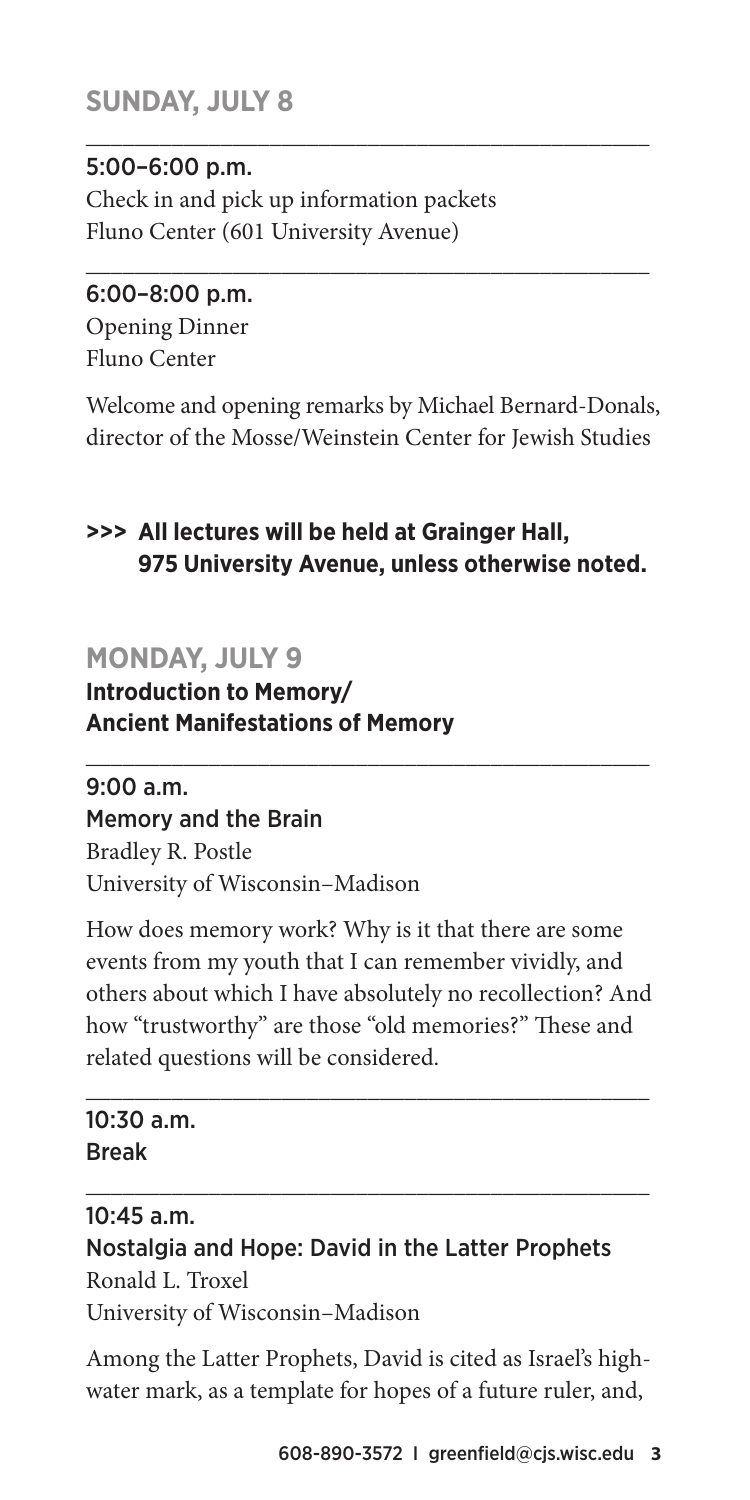somewhat surprisingly, as a figure who is best kept in the past. This varied use of David discloses an ambivalence that illuminates different ways nostalgia and memory function.

\_\_\_\_\_\_\_\_\_\_\_\_\_\_\_\_\_\_\_\_\_\_\_\_\_\_\_\_\_\_\_\_\_\_\_\_\_\_\_\_\_\_\_\_\_\_

#### Noon Lunch (on your own)

\_\_\_\_\_\_\_\_\_\_\_\_\_\_\_\_\_\_\_\_\_\_\_\_\_\_\_\_\_\_\_\_\_\_\_\_\_\_\_\_\_\_\_\_\_\_ 1:30 p.m. Biblical Memory in Modern Israel Rachel Havrelock University of Illinois at Chicago

Israeli national-secular culture depended upon biblical precedent as it designed its collective identity, its calendar, and its system of education. As proof of the Bible's veracity, archaeology also proved vital to political leaders and citizens alike. The Bible and its material remains were central concerns of Israeli leaders like David Ben-Gurion and Moshe Dayan. However, as the Israeli collective identity has begun to fragment, multiple competing interpretations of the Bible have come to the fore. Emerging religious movements, settlers, post-nationalists, and leftists have all offered other takes on the Bible and on the state. Rather than receding in importance, the ancient past has remained central in a climate of dispute. In this session, we will consider what sorts of biblical memories have been revived in Israel, as well as positions about the Bible that various groups assume in Israel today.

\_\_\_\_\_\_\_\_\_\_\_\_\_\_\_\_\_\_\_\_\_\_\_\_\_\_\_\_\_\_\_\_\_\_\_\_\_\_\_\_\_\_\_\_\_\_

\_\_\_\_\_\_\_\_\_\_\_\_\_\_\_\_\_\_\_\_\_\_\_\_\_\_\_\_\_\_\_\_\_\_\_\_\_\_\_\_\_\_\_\_\_\_

#### 3:00 p.m. Break

3:30 p.m. Film: *Ladies' Tailor* (92 min.)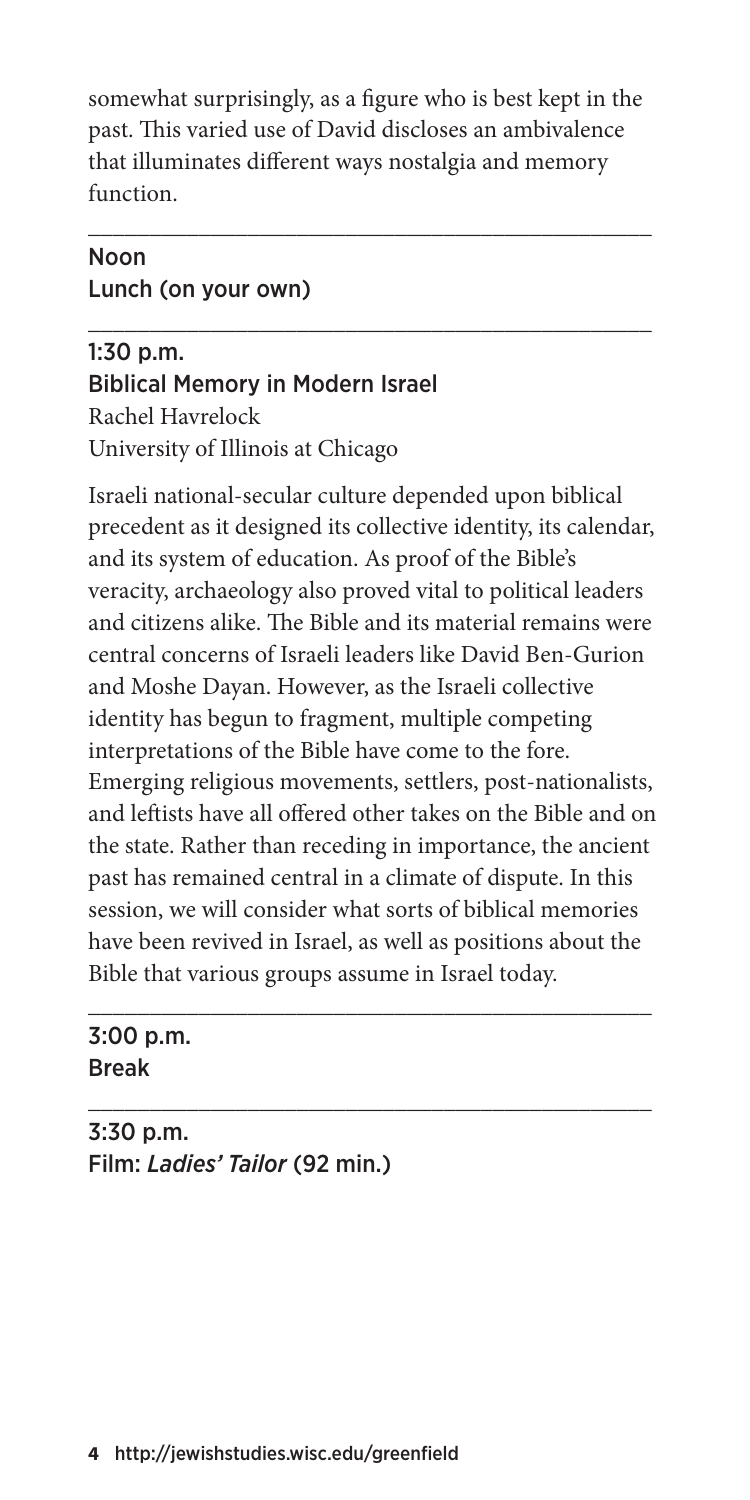#### **TUESDAY, JULY 10 Memory and Modern Israel**

9:00 a.m. Why a Ladies' Tailor? Judith Deutsch Kornblatt University of Wisconsin–Madison

This talk will examine a late Soviet film by the now-Israeli director Leonid Gorovets. *Ladies' Tailor* (1990) takes place literally on the eve of the Nazi roundup of Jews in Kiev that culminated in the massacre at Babi Yar. The main character, a ladies' tailor by trade, forces the viewer to look back nostalgically to the pre-Soviet Russian-Jewish past, but also foreshadows as if in pre-memory the later Soviet/post-Soviet emigration from Russia to Israel.

\_\_\_\_\_\_\_\_\_\_\_\_\_\_\_\_\_\_\_\_\_\_\_\_\_\_\_\_\_\_\_\_\_\_\_\_\_\_\_\_\_\_\_\_\_\_

\_\_\_\_\_\_\_\_\_\_\_\_\_\_\_\_\_\_\_\_\_\_\_\_\_\_\_\_\_\_\_\_\_\_\_\_\_\_\_\_\_\_\_\_\_\_

\_\_\_\_\_\_\_\_\_\_\_\_\_\_\_\_\_\_\_\_\_\_\_\_\_\_\_\_\_\_\_\_\_\_\_\_\_\_\_\_\_\_\_\_\_\_

#### 10:30 a.m. Break

10:45 a.m. Mizrahi Identity in Israel: Memory, Nostalgia, Invented Identity Phillip Hollander University of Wisconsin–Madison

Most learned Americans will tell you that Jews are divided into two ethnic subgroups—Ashkenazim and Sephardim. In Israel, however, one speaks of Ashkenazim and Mizrahim. Who are the Mizrahim? They are Jews from Arab lands from Morocco to Iraq, as well as Jews from Iran, India, and other Asian locales. Following Israel's establishment, hundreds of thousands of these Jews came to Israel and brought a panoply of different cultures with them. The demands of state creation pushed them to abandon these diverse traditions and adopt Israel's predominately Ashkenazic culture as their own. Yet the cultures these immigrants left behind lingered in their memories, and many Mizrahi Jews yearned for a lost homeland and the unique cultural life that Jews maintained there. Their children and their children's children, however, lacked intimate ties to the specific culture of their ancestors and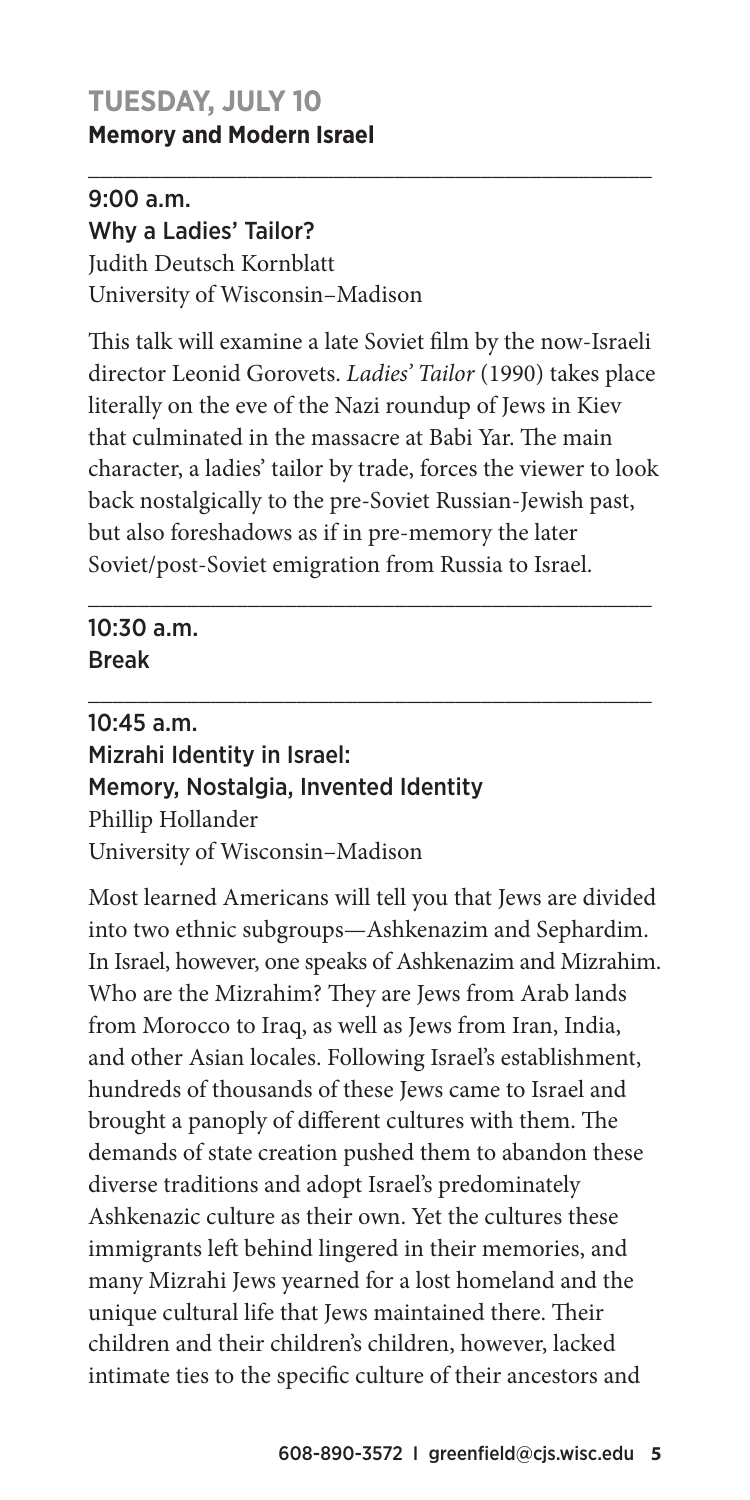the linguistic knowledge to reconnect with it. Nonetheless, dissatisfied with a predominately Ashkenazic Israel culture that failed to reflect their collective histories, these second and third generation immigrants came together to create Mizrahi culture, a Hebrew language counterculture merging various Eastern cultures together to create a less Eurocentric form of Israeliness. This talk will focus on the role played by memory, nostalgia, and invented identity in the manifestation of Mizrahi identity in Israel.

\_\_\_\_\_\_\_\_\_\_\_\_\_\_\_\_\_\_\_\_\_\_\_\_\_\_\_\_\_\_\_\_\_\_\_\_\_\_\_\_\_\_\_\_\_\_

\_\_\_\_\_\_\_\_\_\_\_\_\_\_\_\_\_\_\_\_\_\_\_\_\_\_\_\_\_\_\_\_\_\_\_\_\_\_\_\_\_\_\_\_\_\_

#### Noon Lunch (on your own)

#### 1:30 p.m. Growing Up with Israel Gilead Morahg University of Wisconsin–Madison

Does history shape personality? Does memory reconstitute personal history? Is there value in nostalgia? Such questions and others will be engaged in a recollection of and a reflection about the effects of the formative years of the new state of Israel on a young Israeli whose personality was formed during those years.

\_\_\_\_\_\_\_\_\_\_\_\_\_\_\_\_\_\_\_\_\_\_\_\_\_\_\_\_\_\_\_\_\_\_\_\_\_\_\_\_\_\_\_\_\_\_

\_\_\_\_\_\_\_\_\_\_\_\_\_\_\_\_\_\_\_\_\_\_\_\_\_\_\_\_\_\_\_\_\_\_\_\_\_\_\_\_\_\_\_\_\_\_

#### 3:00 p.m. Break

#### 3:30 p.m. Film: *Four Seasons Lodge* (97 min.)

Haunted by the past but driven by an unquenchable passion for living, an aging group of Holocaust survivors gathers each summer at an idyllic hideaway in the Catskills, where they savor tightly bonded friendships, find new love, and celebrate their survival. *Four Seasons Lodge* is an inspiring and surprisingly funny documentary that captures what may be the final season for a remarkable tribe of survivors who have found that dancing, laughter, and late-night revelry may be the best revenge. **Kelly Sheehan,** Executive Producer, will introduce the film and moderate a post-film discussion.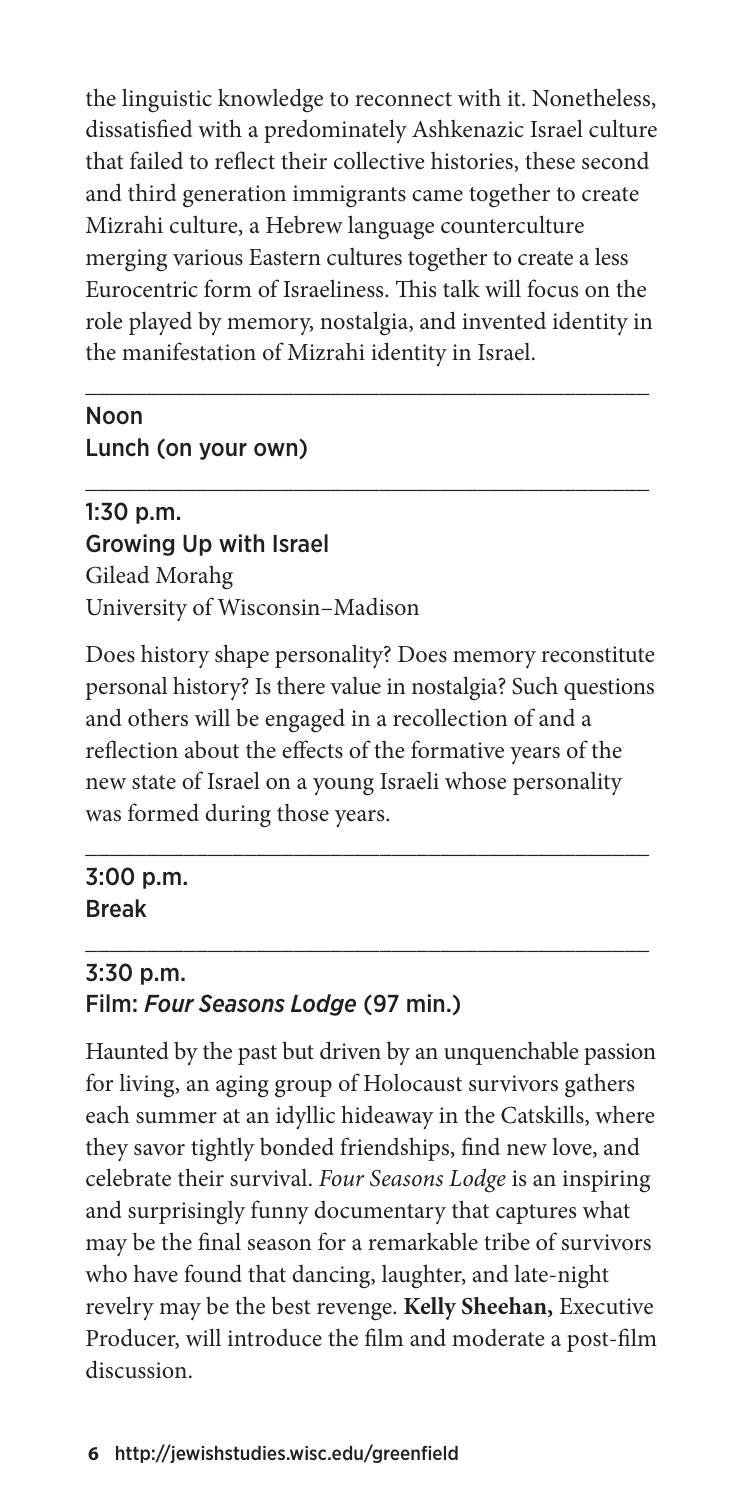#### **WEDNESDAY, JULY 11**

#### **American Jews, Memory, and Nostalgia**

#### 9:00 a.m. The Old Neighborhood, Upward Mobility, and American Judaism

\_\_\_\_\_\_\_\_\_\_\_\_\_\_\_\_\_\_\_\_\_\_\_\_\_\_\_\_\_\_\_\_\_\_\_\_\_\_\_\_\_\_\_\_\_\_

Jonathan Pollack Madison Area Technical College, University of Wisconsin–Madison

This talk will examine how the American middle-class emphasis on suburban living prompted American Jews to move out of first-settlement immigrant neighborhoods and into the suburbs, even altering the character of Judaism in the drive to do so. It will describe how stories of "white flight" have been papered over, and how contemporary Jewish communities might reclaim their earlier history.

\_\_\_\_\_\_\_\_\_\_\_\_\_\_\_\_\_\_\_\_\_\_\_\_\_\_\_\_\_\_\_\_\_\_\_\_\_\_\_\_\_\_\_\_\_\_

\_\_\_\_\_\_\_\_\_\_\_\_\_\_\_\_\_\_\_\_\_\_\_\_\_\_\_\_\_\_\_\_\_\_\_\_\_\_\_\_\_\_\_\_\_\_

#### 10:30 a.m. Break

#### 10:45 a.m.

#### Panel: Growing Up in Jewish Brooklyn

Ave Butensky '55, moderator

Past president, Viacom's Program Group, Television Bureau of Advertising, and the International Radio & Television Society

Brooklyn, New York was the ultimate mosaic for the many Jewish immigrants fleeing from Eastern Europe in the early 1900s. It was a sharp clash of cultures where European Jewish customs faded away, to be replaced by an Americanization of thought and custom. Brooklyn, with origins going back to the earliest Dutch Settlers, eventually became the home of the Charlotte Russe, The Trolley, Stick Ball, Luna Park, Ebbetts Field, Ocean Parkway and a language easily traceable to the bowels of Flatbush. Growing up in this culture clash, with a large Jewish presence, one would find a kaleidoscope that blended the times of war, the Depression, the coming of age, and an evolving Jewish culture. It was an exciting vibrant time of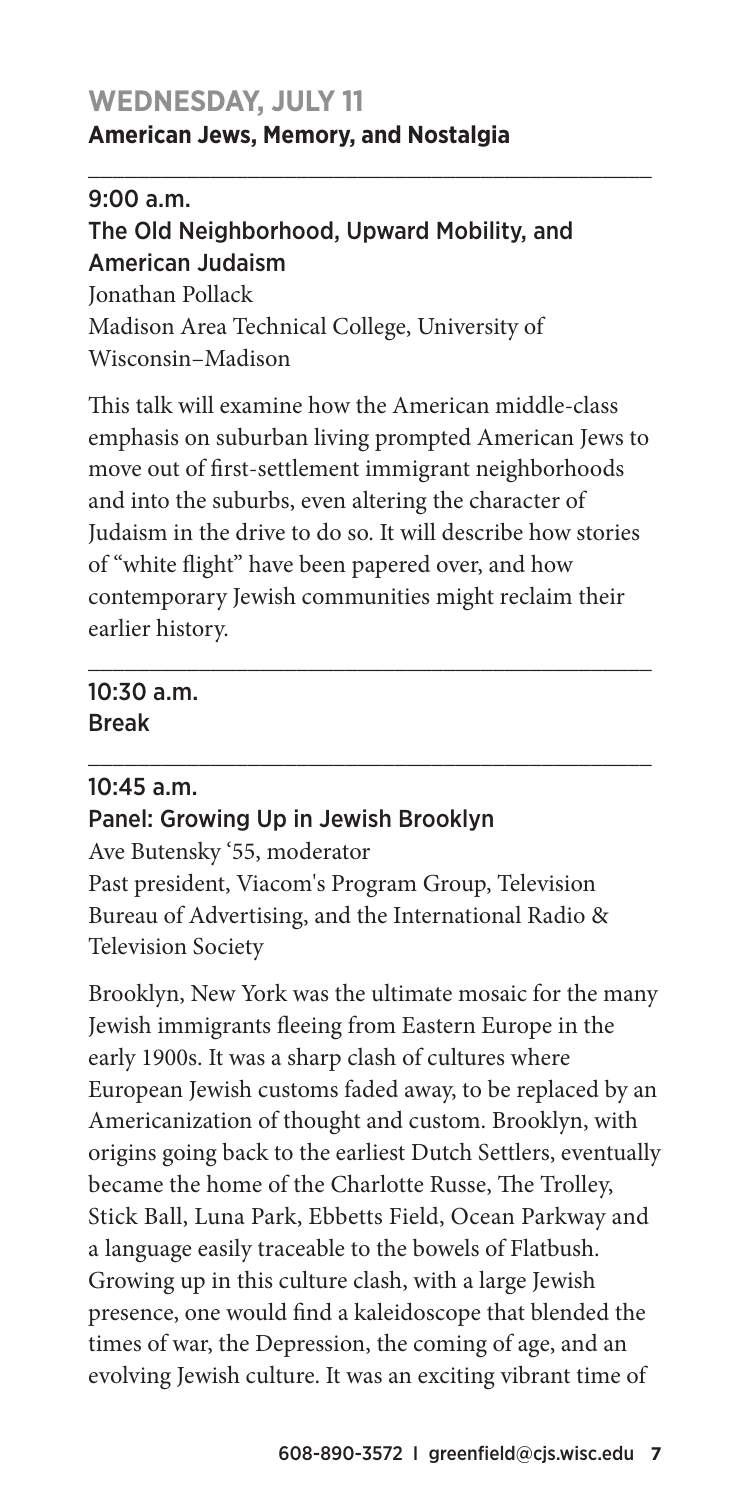growing up in a lifestyle that has since evaporated. This session will revisit the many moving parts of the Brooklyn Jewish connection of the twentieth century.

\_\_\_\_\_\_\_\_\_\_\_\_\_\_\_\_\_\_\_\_\_\_\_\_\_\_\_\_\_\_\_\_\_\_\_\_\_\_\_\_\_\_\_\_\_\_

\_\_\_\_\_\_\_\_\_\_\_\_\_\_\_\_\_\_\_\_\_\_\_\_\_\_\_\_\_\_\_\_\_\_\_\_\_\_\_\_\_\_\_\_\_\_

#### Noon Lunch (on your own)

#### 1:30 p.m. The Good Old Days of Poverty

Suzanne Wasserman Gotham Center for New York City History/ CUNY Graduate Center

The "good old days of poverty" is a line from the American-Jewish writer Anzia Yezierska's 1919 awardwinning short story, "The Fat of the Land." The phrase became the title of Wasserman's 1990 dissertation, which examined the Jewish and Italian population that remained out of necessity and desire on New York's Lower East Side between the World Wars—a period in which Jewish nostalgia first blossomed on the Lower East Side. This presentation will examine the interwar period and feature two of Wasserman's short films that deal with issues of Jewish memory and nostalgia: *Brooklyn: Among the Ruins* (2005) and *Sweatshop Cinderella* (2010).

\_\_\_\_\_\_\_\_\_\_\_\_\_\_\_\_\_\_\_\_\_\_\_\_\_\_\_\_\_\_\_\_\_\_\_\_\_\_\_\_\_\_\_\_\_\_

#### 4:00 p.m. Yid Vicious concert Memorial Union Terrace

#### \_\_\_\_\_\_\_\_\_\_\_\_\_\_\_\_\_\_\_\_\_\_\_\_\_\_\_\_\_\_\_\_\_\_\_\_\_\_\_\_\_\_\_\_\_\_ 5:30 p.m. Dinner (no charge)

UW Hillel (611 Langdon Street)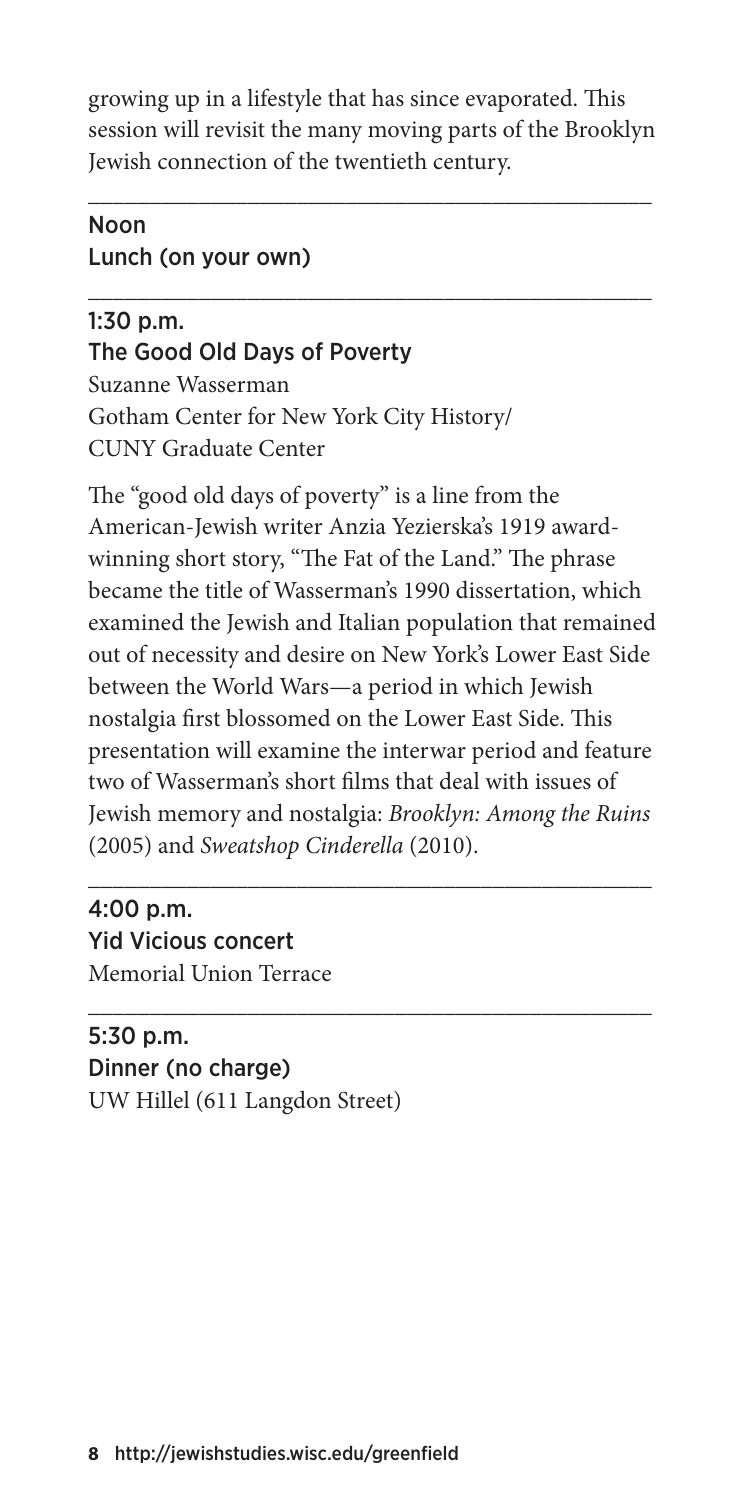#### **THURSDAY, JULY 12 Holocaust Memory in the United States**

#### 9:00 a.m. Memory and Holocaust Education Aleisa Fishman United States Holocaust Memorial Museum

Since opening in 1993, the United States Holocaust Memorial Museum has been a leader, bringing together Holocaust education and memorialization. This lecture discusses the delicate balance of remembering the past and educating for the future.

\_\_\_\_\_\_\_\_\_\_\_\_\_\_\_\_\_\_\_\_\_\_\_\_\_\_\_\_\_\_\_\_\_\_\_\_\_\_\_\_\_\_\_\_\_\_

\_\_\_\_\_\_\_\_\_\_\_\_\_\_\_\_\_\_\_\_\_\_\_\_\_\_\_\_\_\_\_\_\_\_\_\_\_\_\_\_\_\_\_\_\_\_

#### 10:30 a.m. Break

#### \_\_\_\_\_\_\_\_\_\_\_\_\_\_\_\_\_\_\_\_\_\_\_\_\_\_\_\_\_\_\_\_\_\_\_\_\_\_\_\_\_\_\_\_\_\_ 10:45 a.m. Closing Roundtable Discussion

Simone Schweber and Michael Bernard-Donals University of Wisconsin–Madison

This concluding session will take up the questions touched upon in this week's lectures, and begin to draw some tentative conclusions on the themes of memory and nostalgia, considering how they work in the creation of Jewish history, Jewish mythology, American Jewish life and culture, and even the very culture of the Greenfield Summer Institute. Professors Bernard-Donals and Schweber will briefly present their understanding of these and other issues, and lead a discussion among the institute's participants. Professors Bernard-Donals and Schweber, who both write about the role of Holocaust memory in shaping Jewish and Jewish-American culture, will briefly describe how their research touches upon the week's themes and close the institute in a memorable fashion.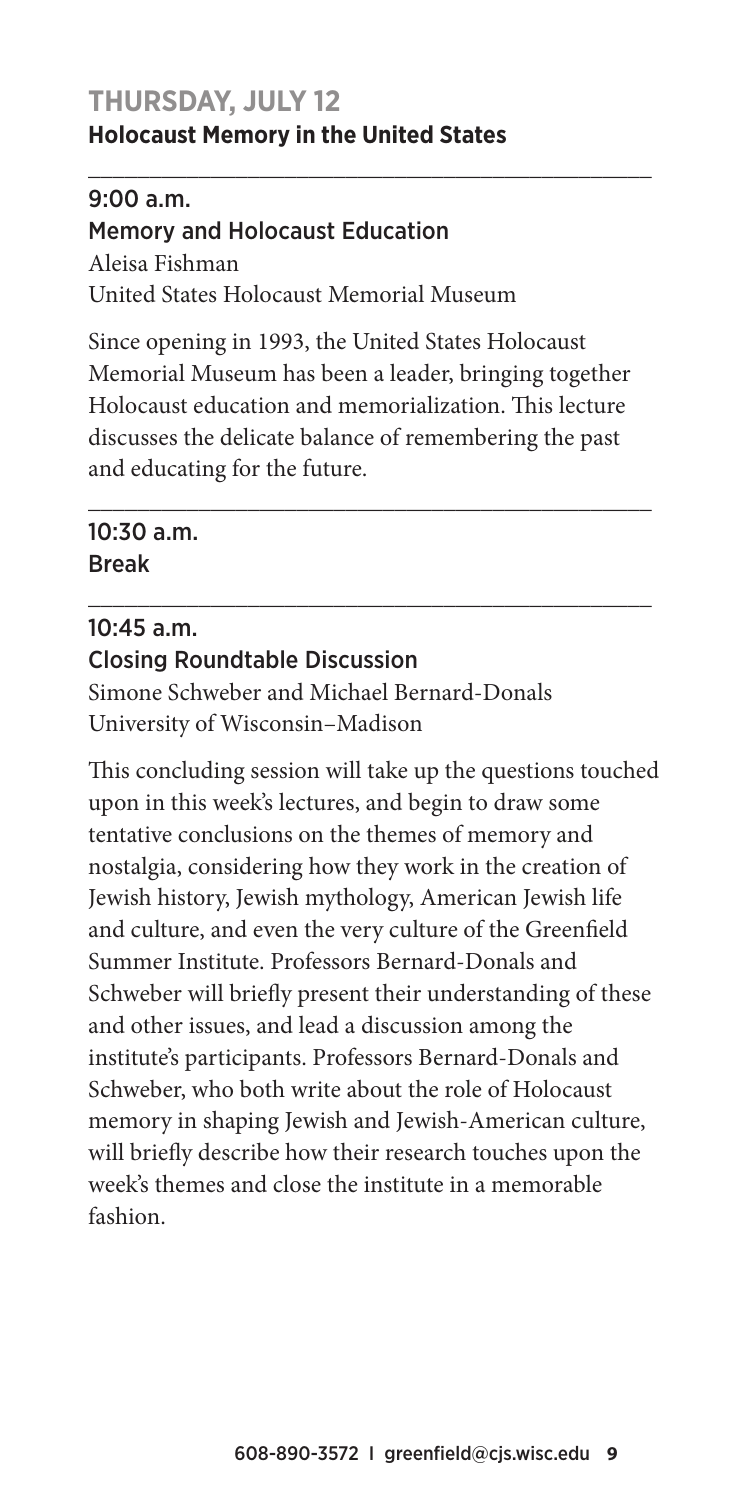#### Registration and Payment Information

Fee >> The fee for the Greenfield Summer Institute is \$160. This covers classes and selected refreshments. **Registration forms postmarked after June 8 will be subject to a \$25 late fee.**

Registration Online >> New this year, participants may register and pay online with a credit card at http://www.jewishstudies.wisc.edu/greenfield.

Registration By Mail >> You may still register by mail using the form on the next page and mailing it to the address below with a check for \$160 **(\$185** after June 8). Please make checks payable to UW–Madison/CJS.

#### **Please be sure to register only once!**

Mailing address: Mosse/Weinstein Center for Jewish Studies 108 Ingraham Hall 1155 Observatory Drive Madison, WI 53706-1319

Confirmation of your registration, as well as information about the lectures, housing, specific events, and parking will be sent to you after your registration has been processed. This information will be sent via e-mail if you register online, and via US Mail if you register via mail.

Parking >> Underground parking is available in Grainger Hall. A parking application form will be sent after your registration has been received.

Lodging >> The Institute has blocked rooms at several nearby hotels. A list of hotels, with information about discount rates, will be sent after your registration has been received.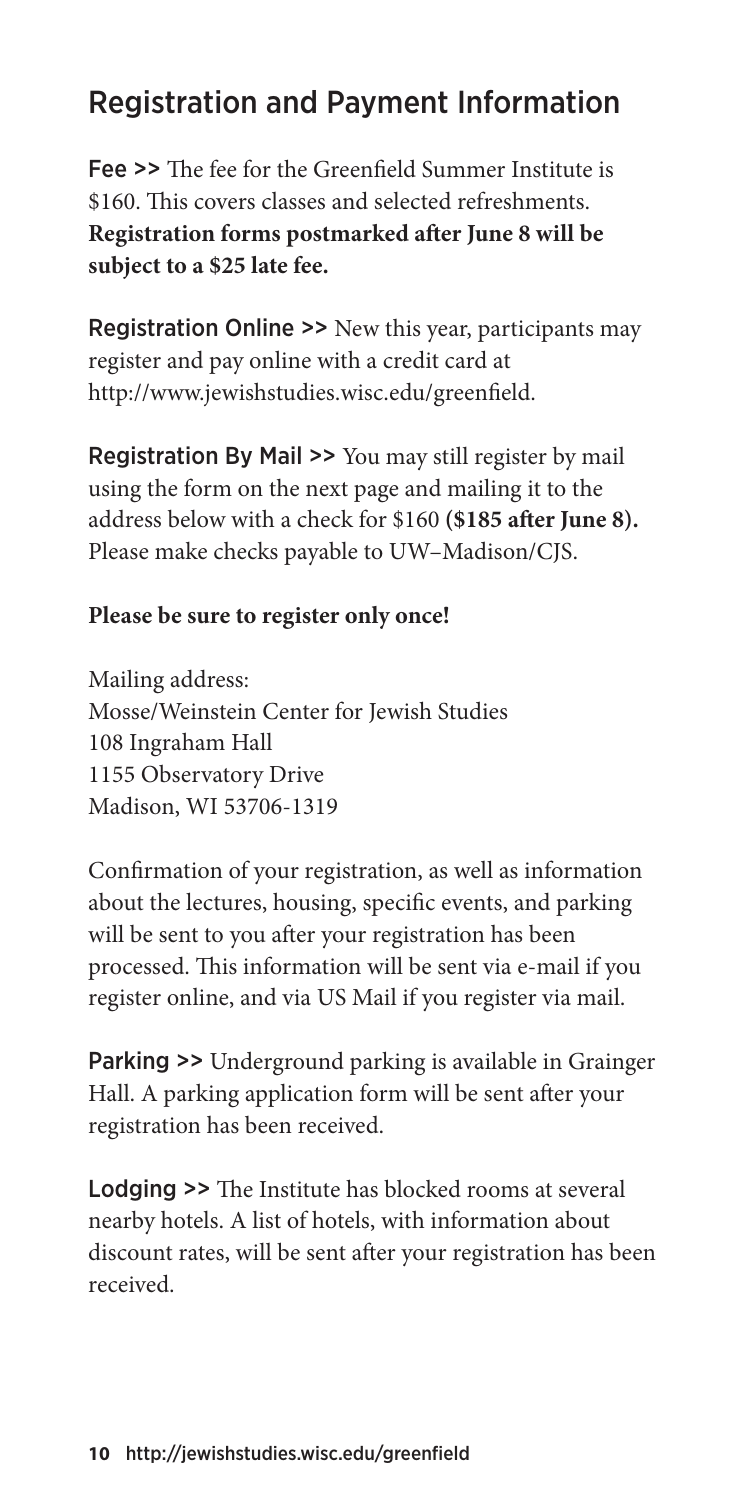#### Registration Form (see registration information at left)

| Name and the state of the state of the state of the state of the state of the state of the state of the state of the state of the state of the state of the state of the state of the state of the state of the state of the s |
|--------------------------------------------------------------------------------------------------------------------------------------------------------------------------------------------------------------------------------|
| <i>Address</i>                                                                                                                                                                                                                 |
|                                                                                                                                                                                                                                |
|                                                                                                                                                                                                                                |
| Phone <b><i>Phone</i></b>                                                                                                                                                                                                      |
| E-mail                                                                                                                                                                                                                         |
| $\Box$ This is my first time attending the Greenfield Summer<br>Institute                                                                                                                                                      |
| $\Box$ I'm a returning participant                                                                                                                                                                                             |
| $\Box$ I plan to attend the opening dinner at the Fluno Center<br>(Reservation required, no extra charge)                                                                                                                      |
| How would like your name(s) and hometown to appear on<br>your nametag?                                                                                                                                                         |
|                                                                                                                                                                                                                                |
| Please note any special assistance you require due to dietary<br>restrictions, visual and/or hearing impairments, or mobility<br>limitations:                                                                                  |
|                                                                                                                                                                                                                                |
| For more information:                                                                                                                                                                                                          |
| Phone: 608-890-3572<br>E-mail: greenfield@cjs.wisc.edu                                                                                                                                                                         |
|                                                                                                                                                                                                                                |

http://jewishstudies.wisc.edu/greenfield